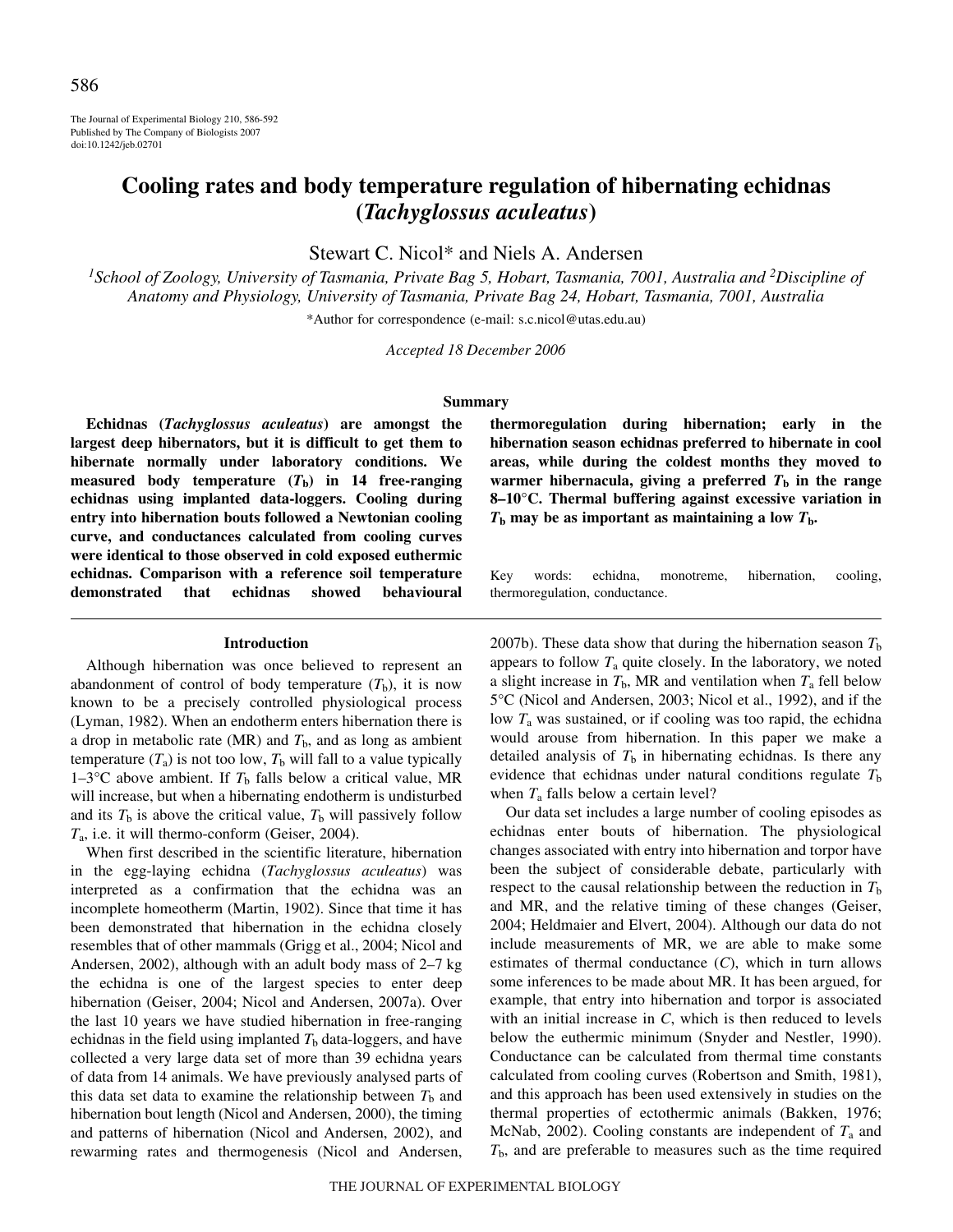to reach a specific temperature, or rates of change of temperature, as these will vary with the difference between  $T<sub>b</sub>$ and *T*a. This approach has had only limited use with endotherms; it has been used to calculate *C* of torpid dormice (Wilz and Heldmaier, 2000) and to characterise the entry of humming birds into torpor (Lasiewski and Lasiewski, 1967). Because echidnas normally bury themselves in the substrate before entering hibernation they are sheltered from convective and radiant heat exchange with the environment. Under these circumstances Newton's Law of Cooling should be applicable, and in the second part of this paper we investigate the use of this model to characterise cooling in echidnas entering hibernation, and to estimate *C*.

#### **Materials and methods**

Fourteen echidnas *Tachyglossus aculeatus* Shaw (nine adult female, four adult male and one juvenile male, mass range 2.3–5.5 kg) were caught by hand at our field study site in the southern Tasmanian midlands, and brought to the University of Tasmania. Temperature data-loggers (Stowaway Tidbit, Onset Computer Corporation, Wilmington, DE, USA) were implanted intraperitoneally under halothane or isoflurane anaesthesia, and a tracking transmitter was glued to the spines on the lower back. After a recovery period the echidnas were returned to their site of capture. The loggers have a measurement range of  $-5$  to  $-37^{\circ}$ C, a stated accuracy of ±0.2°C, and resolution of 0.16°C. Loggers were coated in a wax-polymer compound (Elvax, Dupont, Pocasset, MA, USA) to improve water resistance and prevent tissue reactions. The final package (mass approximately  $25 g$ ) was slightly larger than the  $30\times41\times17$  mm logger, and the 95% response time of the packaged logger to a step change of  $10^{\circ}$ C was about 7 min in a stirred water bath and 8 min in an unstirred bath. Initially 8K loggers were used but for later measurements we used 32K loggers capable of recording  $T<sub>b</sub>$  hourly for 3.7 years. To extend the recording period for the 8K loggers the sampling interval for field recording was set to 96 min in some cases, but for the majority of the recordings the sampling interval was 1 h. Loggers were calibrated before and after implantation. In only one case was there a significant deviation from the specified calibration that required correction.

Meteorological data including soil temperature measured at depths of 10, 20 and 50 cm, were obtained from an Australian Bureau of Meteorology (BoM) observation station (Melton Mowbray,  $147^{\circ}11'44''E$ ,  $42^{\circ}29'35''S$ , elevation 218 m) approximately 4.5 km from the centre of the field site. These data were recorded daily to the nearest  $1^{\circ}$ C at 09:00 h and in some years at 15:00 h. To check the applicability of the BoM data to the field site itself, soil temperatures were measured at several points in the field site for periods of up to 8 months.

Data analyses were carried out using the statistical packages statistiXL (statistiXL, Kalamunda, Western Australia) and Statistica 6.1 (Statsoft Inc, Tulsa, OK, USA), and all results are shown as means  $\pm$  s.d.

Table 1.  $T_b$  *and environmental temperatures for the 14-day hibernation period between arousals 4 and 5 from Fig.·1*

| Temperature ( ${}^{\circ}$ C) $T_h$ |      | $T_{\rm h}$ *                      |      | Air Soil10 Soil20 Soil50 |         |          |
|-------------------------------------|------|------------------------------------|------|--------------------------|---------|----------|
| Range                               |      | $9.5-11.8$ $9.6-11.6$ $6-25$ $4-7$ |      |                          | $6 - 8$ | $9 - 10$ |
| Average                             | 10.8 | 10.7                               | 5.4  | 6.0                      | 7.4     | 9.4      |
| Variance                            | 0.40 | 0.44                               | 12.4 | 0.92                     | 0.42    | 0.26     |
| N                                   | 203  | 14                                 | 14   | 14                       | 14      | 14       |

\*09:00·h only.

 $T<sub>b</sub>$  was measured at 96 min intervals, and soil temperatures were measured only at 09:00 h during this period. Air temperature was measured twice daily but statistics are given for 09:00 h temperatures only. For comparison column 2 shows statistics for  $T<sub>b</sub>$  values measured at the same time as the other variables. Soil temperature was measured at 10, 20 and 50 cm. All environmental temperatures are from a Bureau of Meteorology observation station approximately 4.5 km from the field site.

### **Results and data analysis**

## *Body temperature during hibernation*

Details of the timing and patterns of hibernation based on some of these data have been published previously (Nicol and Andersen, 2002), as has an analysis of rewarming (Nicol and Andersen, 2007b). A comparison of the  $T<sub>b</sub>$  records with the various environmental measures obtained from the BoM station (air temperature and soil temperature at 10, 20 and 50 cm) showed that, during hibernation,  $T<sub>b</sub>$  varied in parallel with soil temperature at 20 cm, although the absolute difference between the records would sometimes change. Air temperature and soil temperatures at 10 cm showed a much greater variance than  $T<sub>b</sub>$ , while soil temperature at 50 cm had a lower variance than  $T<sub>b</sub>$  (Table 1). Recordings of soil temperature at several locations in the field site were found to correspond closely with the BoM data: a 4-month recording of soil temperature in what we judged to be the coldest part of the field site, when plotted against the BoM data, yielded a regression line with a slope of 1.04±0.04, and an intercept of –4. Thus although the absolute values of soil temperature varied around the field area, as would be expected, the BoM data accurately reflected the pattern of temperature change. Hence the BoM soil temperature measurements at 20 cm have been used as a reference substrate temperature  $(T_{ref})$ . In the nine winters over which we collected  $T<sub>b</sub>$  data (1997–2005)  $T<sub>ref</sub>$  fell below 5°C on only 23 days, and only once fell below  $4^{\circ}$ C. Fig. 1 shows the  $T_b$  and  $T_{ref}$  records for an echidna (male 4572) over the 2000 hibernation period, demonstrating the remarkably close correspondence between the two temperatures. Fig. 2 shows  $T<sub>b</sub>$  records from early in hibernation for echidna 4572, as well as three other echidnas (females 2753 and 006F and male 1E7C), all hibernating at different locations, up to about 2 km apart. Each animal appears to track the changes in  $T_{ref}$  although the absolute temperature varies between echidnas.

Fig. 1 shows that for an individual echidna the relationship between  $T_b$  and  $T_{ref}$  may change during the course of a hibernation season, and that these changes occur during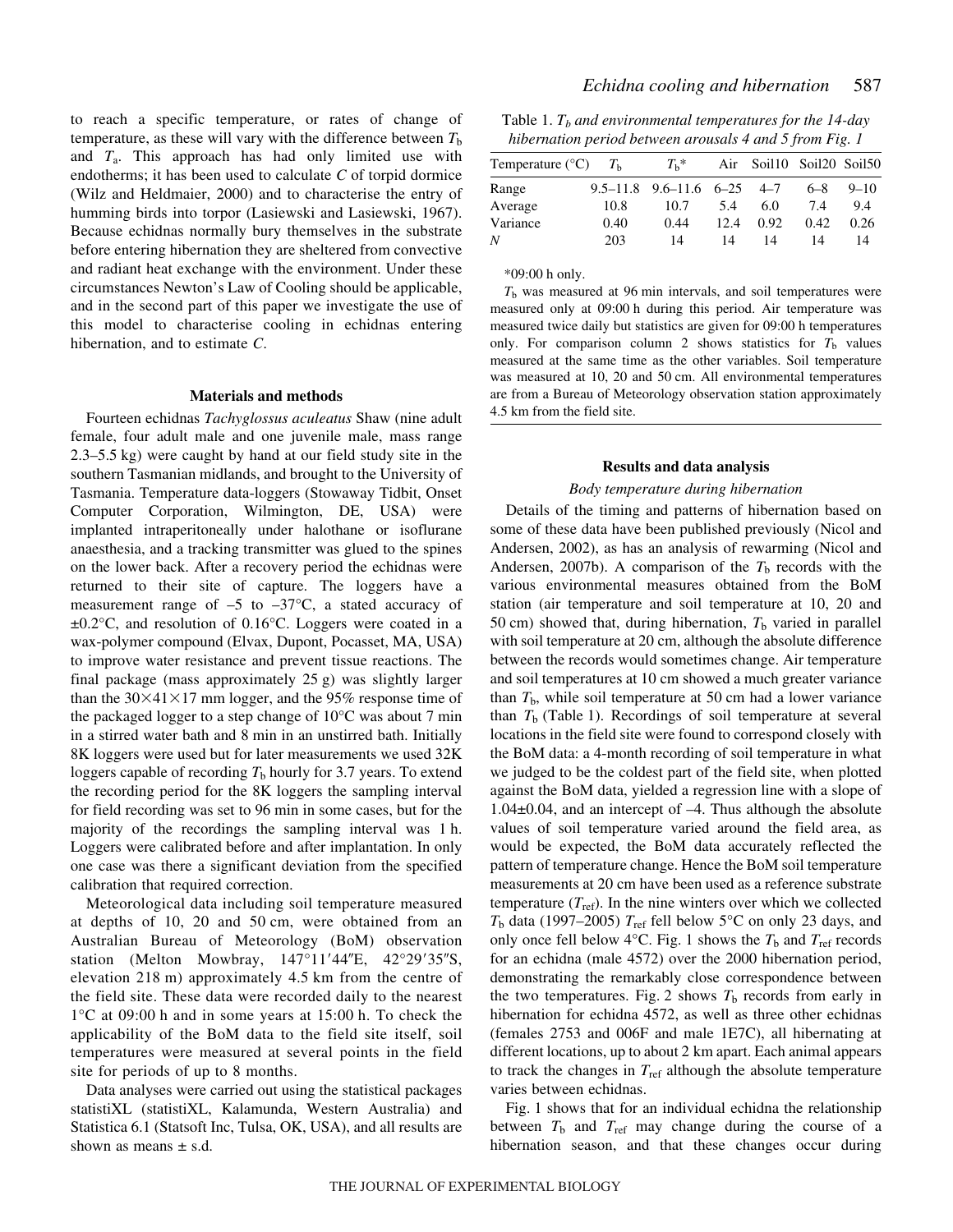

Fig. 1.  $T_b$  of male echidna 4572 during the 2000 hibernation season (solid line) and reference soil temperature  $(T_{ref}$ ; circles).  $T_b$  was measured at 96 min intervals by an implanted data logger. T<sub>ref</sub> data were measured at a depth of 20 cm at a Bureau of Meteorology station about 4.5 km from the centre of the field site, and recorded daily at 09:00 h. Note the changes in relationship between  $T<sub>b</sub>$  and  $T<sub>ref</sub>$  that occur at arousals 4, 6 and 8. The location of the hibernating echidna was checked at the times marked by the arrows; it had moved 120 m between the first and second observations, and 430 m between the second and third.

arousals. In the initial bout of hibernation, before arousal 1,  $T<sub>b</sub>$ is lower than  $T_{\text{ref}}$ . Between arousals 1 and 4,  $T_{\text{b}}$  is very close to  $T_{\text{ref}}$ , and between arousals 4 and 6,  $T_{\text{b}}$  was about 4<sup>o</sup>C above  $T_{\text{ref}}$ . Between arousals 6 and 8,  $T_{\text{b}}$  was again very close to  $T_{\text{ref}}$ , and then from arousal 8 until the final arousal,  $T<sub>b</sub>$  was about  $1^{\circ}$ C above  $T_{ref}$ .

In order to analyse the relationship between  $T<sub>b</sub>$  and  $T<sub>ref</sub>$ further, Fig. 3 shows plots of hibernating  $T_b$  against  $T_{\text{ref}}$  for two echidnas for which we have several years of data. ANOVA showed the relationships between  $T<sub>b</sub>$  and  $T<sub>ref</sub>$  to be essentially identical for the two animals (comparison of slopes: *F*=0.17, *P*=0.68, common slope=0.63; comparison of intercepts: *F*=0.99, *P*=0.32). In Fig. 4 the frequency distribution of  $T<sub>b</sub>$  for six echidnas (five female and one male) is compared with the distribution of *T*ref for the months of May and July. In May the majority of  $T_{ref}$  readings (70%) were in the range 9–12°C, as were 70% of  $T_b$  readings, but  $T_b$  values less than 9°C are under represented (4%) compared with  $T_{ref}$  (17%). In July the distribution of  $T<sub>b</sub>$  values is offset significantly compared with *T*ref. 58% of recorded *T*ref values were between 6 and 8°C, but 62% of  $T<sub>b</sub>$  values were between 8 and 10<sup>o</sup>C.

## *Entry into hibernation and calculation of cooling constants*

At each entry into hibernation,  $T<sub>b</sub>$  fell until it was in equilibrium with the substrate temperature. Cooling constants were calculated for cooling intervals in which there was minimal change in  $T_{ref}$  during the cooling period, such that  $T_{b}$ fell smoothly and continuously towards the equilibrium  $T<sub>b</sub>$ . Twenty eight cooling periods from 11 echidnas (seven female, four male) met these criteria. The starting point for each cooling curve  $(T_{b(0)})$  was the highest  $T_b$  from which  $T_b$  fell continuously. The final point in the cooling curve, or equilibrium  $T<sub>b</sub>$  ( $T<sub>b</sub>(ea)$ ) was the lowest  $T<sub>b</sub>$ . If the same  $T<sub>b</sub>$  was recorded for more than 7 h before falling further, this value was taken to be  $T_{b(eq)}$ . Each  $T_b$  value was then adjusted by subtracting  $T_{b(eq)}$ , so that the adjusted  $T_{b(eq)}$  value became 0. A linear regression was calculated for the natural logarithm of the



Fig. 2.  $T<sub>b</sub>$  data from four echidnas early in the 2000 hibernation season, illustrating how during hibernation  $T<sub>b</sub>$  tracks  $T<sub>ref</sub>$  (solid black line). One echidna (male 4572, down-triangles) enters hibernation for the first time in the season on April 21, while another (female 006F, squares) shows her first periodic arousal on April 27. Echidnas 006F and 1E7C (male, circles) entered hibernation on February 12, while 2753 (female, up-triangles) entered hibernation on March 7. All echidnas were hibernating in different locations up to 2 km apart.

adjusted  $T<sub>b</sub>$  values against time in hours since  $T<sub>b(0)</sub>$ , and the slope of this regression line is the cooling constant. Fig. 5 shows as examples arousal events for two echidnas with subsequent re-entry into hibernation, along with semi-log plots of the cooling curves. The mean  $T_b$  interval  $(T_{b(0)}-T_{b(eq)})$  over which the 28 regressions were calculated was 21.4±2.0°C, and mean time interval was  $61\pm13$  h. The average  $r^2$  value for the regressions was 0.97±0.03. Analysis of variance showed that the between-individual variance was less than the withinindividual variance  $(F=1.0, P=0.5)$ , and there was no discernable relationship between the slope of the regression line and mass or sex. The mean slope of the 28 regression lines was  $-0.079\pm0.010$  h<sup>-1</sup>.

#### **Discussion**

## *Tb during hibernation bouts*

Echidnas do not construct or dig a hibernaculum, but before entering hibernation they normally bury themselves in the substrate. We have found echidnas hibernating in loose soil, under sandstone slabs, in piles of leaves and bark, in grass tussocks, or in dry decaying wood in hollow logs. Most hibernating sites appear to provide shelter from convective and radiant heat exchange with the environment and from rain, and the principal means of heat loss of a hibernating echidna is likely to be conduction to the substrate in which it is buried. Figs 1 and 2 and Table 1 indicate that echidnas mostly hibernate in conditions that provide an equivalent amount of thermal buffering to approximately 20 cm of soil, and, because they are buried in the substrate, they track substrate temperature quite closely. Unlike the majority of hibernators, echidnas often move to another location during an arousal, and these moves may result in a change in  $T<sub>b</sub>$  relative to the reference soil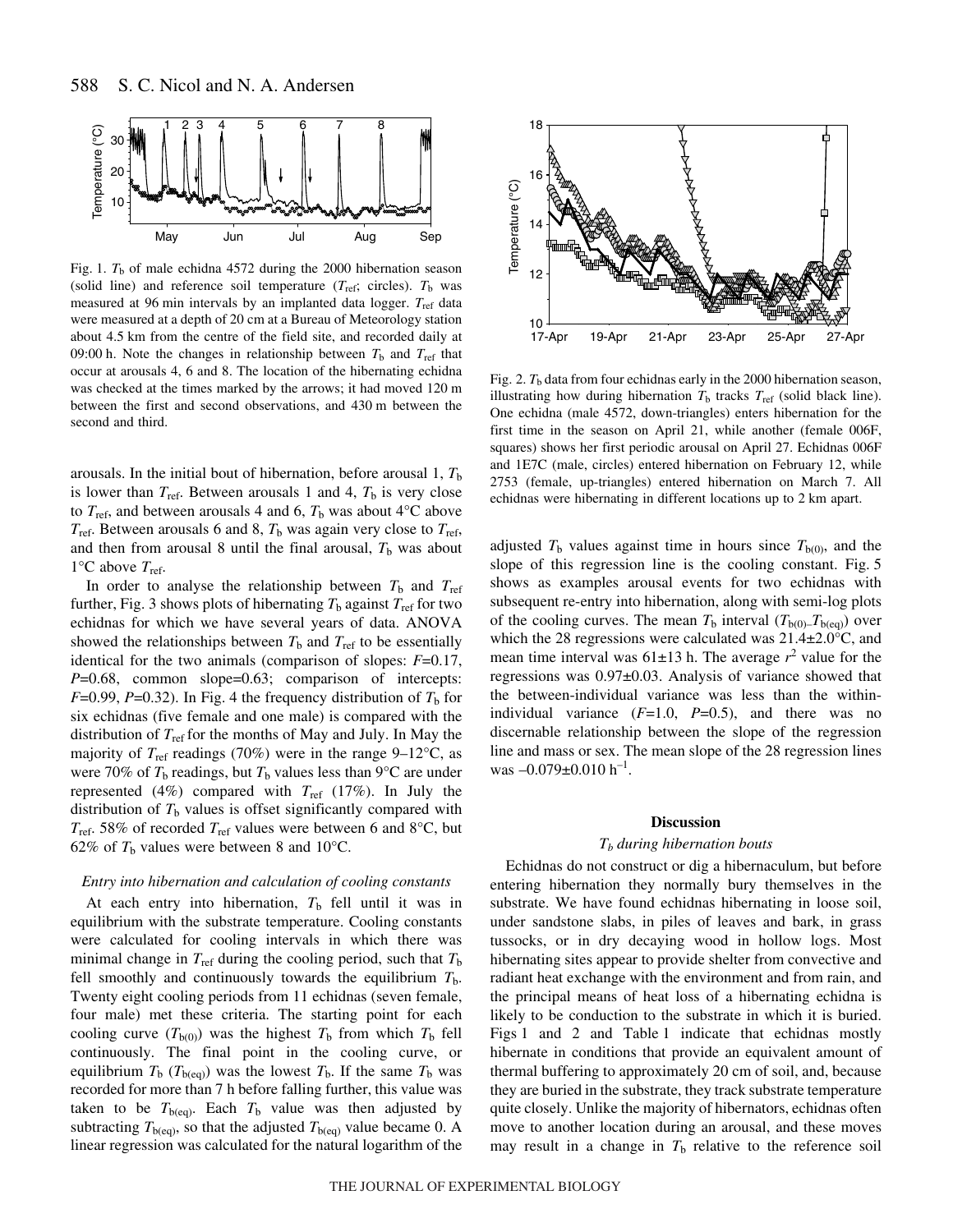

Fig. 3. Hibernating  $T<sub>b</sub>$  for a male echidna (echidna 1E7C, mass range 3.2–5.2 kg; A) plotted against reference soil temperature at a depth of 20 cm  $(T_{ref})$  for five hibernating seasons, and for a female echidna (echidna 006F, mass range 2.3–3.0 kg; B) for six hibernating seasons. Solid lines are regressions fitted to all data. For echidna 1E7C (A)  $T_b$ =0.65 $T_{ref}$ +4.3,  $r^2$ =0.84; for echidna 006F (B)  $T_b$ =0.62 $T_{ref}$ +4.3,  $r^2$ =0.82. The fact that the slopes are significantly less than 1 shows that at high *T*<sup>a</sup> echidnas seek out cooler areas to hibernate, while at low *T*<sup>a</sup> they move to relatively warmer areas.

temperature  $(T_{\text{ref}}, \text{Fig. 1}).$  In a number of cases, although there was an abrupt change in  $T<sub>b</sub>$  relative to  $T<sub>ref</sub>$  at an arousal, the echidna did not actually change locations. Field observations showed that in these cases the echidna had changed its position, or the depth at which it was buried in the substrate. Thus the changes in the relationship between  $T<sub>b</sub>$  and  $T<sub>ref</sub>$ , which occur at arousals are due to movement of the echidna to a warmer or cooler position. Figs 3 and 4 show that although  $T<sub>b</sub>$  may track  $T_{ref}$  closely during an individual hibernation bout, at high ambient temperatures echidnas seek out cooler places to hibernate, and at low ambient temperatures they move to warmer places. This behavioural thermoregulation is remarkably consistent from year to year and between echidnas. Mountain pygmy possums (*Burramys parvus*) may also move during arousals, with a resultant change in hibernating  $T<sub>b</sub>$ , and males seek out warmer hibernacula than females, allowing them to maintain higher a  $T<sub>b</sub>$  than females (Körtner and Geiser, 1998). For echidnas, a comparison of corresponding  $T<sub>b</sub>$  and  $T<sub>ref</sub>$ values for the last hibernation bout before arousal of



Fig. 4. Frequency distribution of  $T_b$  values from six echidnas (five female, one male, black bars) and *T*ref (grey bars), in May and July. In May the majority of  $T_{\text{ref}}$  readings (70%) were in the range 9–12°C, as were 70% of  $T<sub>b</sub>$  readings, but  $T<sub>b</sub>$  values below 9°C are underrepresented (4%) compared with  $T_{ref}$  (17%). In July the distribution of *T*<sup>b</sup> values is significantly offset compared with *T*ref. 58% of recorded  $T_{ref}$  values were between 6 and 8°C, but 62% of  $T_b$  values were between 8 and 10°C.

reproductively active males and females showed that at any given  $T_{\text{ref}}$  there was no difference in  $T_{\text{b}}$  between females and males. There were consistent differences between hibernating sites: echidnas hibernating in the middle of piles of logs were extremely well buffered from environmental variation, while the lowest  $T<sub>b</sub>$  values were observed in echidnas hibernating in grass tussocks.

The lowest  $T<sub>b</sub>$  recorded in this study was  $4.7^{\circ}$ C, observed in three echidnas, which is close to the minimum of  $4.5^{\circ}$ C seen in the laboratory (Nicol and Andersen, 1993). A minimum  $T<sub>b</sub>$ of 3.7°C was reported at Mount Kosciuszko at a *T*<sup>a</sup> of 0.8°C (Grigg et al., 1992), but this was calculated from the pulse rate of a  $T<sub>b</sub>$  transmitter recorded on a tape recorder, which is subject to a number of significant potential errors, particularly at low temperatures. Our field data give no indication that echidnas will increase heat production and thermoregulate if  $T<sub>b</sub>$  falls below some critical minimum value. Nowhere in the 39+ years of  $T<sub>b</sub>$  records from 14 echidnas is there any indication of a change in the relationship between  $T<sub>b</sub>$  and  $T<sub>ref</sub>$  occurring anywhere other than during an arousal. Attempts to measure *T*<sup>a</sup> near hibernating echidnas have suggested a higher  $T_b - T_a$ difference at low  $T_a$ , but the data are inconclusive (Grigg et al., 1992). Similarly laboratory data that showed increased metabolic rate and ventilation at low *T*<sup>a</sup> (Nicol and Andersen, 1993; Nicol et al., 1992) may be the result of transient disturbances in response to the lowered  $T_a$ , or the beginning of arousal. In the field, when  $T<sub>b</sub>$  falls too far, or too fast, echidnas will arouse and move to a warmer location to maintain  $T<sub>b</sub>$  in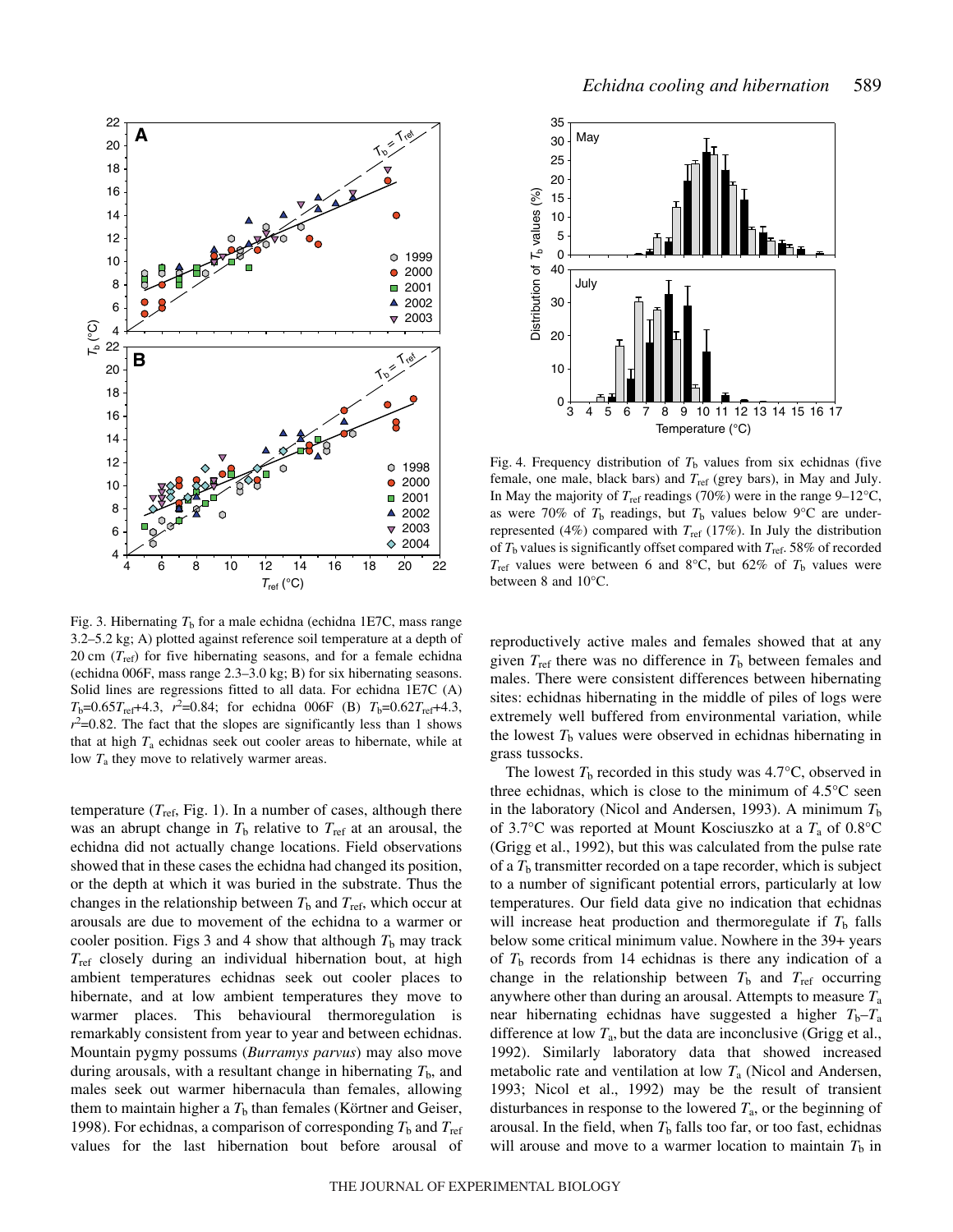

Fig. 5. Arousal events with subsequent re-entry into hibernation for two echidnas (females 3A61 and 006F). (A)  $T<sub>b</sub>$  (open circles) and  $T<sub>ref</sub>$  (crosses and grey line). Solid black lines are the regression lines calculated from the semi-log plots in  $(B)$ .  $(B)$  Natural logarithm of the adjusted  $T<sub>b</sub>$  values  $(T_b$  minus the equilibrium  $T_b$ ) plotted against time (h) from the start of the cooling episode. The solid line is the linear regression through these data.  $r^2$ =0.99 for both regressions. The slope of the regression line is the cooling constant for the animal (h<sup>-1</sup>) and the reciprocal of the cooling constant is the time constant. For echidna 3A61, the time constant is 12.2 h, giving 36.6 h for 3 time constants or a 95% change. For echidna 006F, the time constant is  $10.6h$ , or  $31.9h$  for a 95% change.

the preferred range. Fig. 4 shows that in the coldest month of the year the preferred  $T<sub>b</sub>$  of hibernating echidnas is 8–10<sup>o</sup>C, with 62% of recorded values being in that range. In our study area echidnas appear always to select hibernating conditions that allow them to be thermoconformers.

## *Cooling during entry into hibernation*

In euthermic endotherms below their thermoneutral zone, *C* is minimal and  $T<sub>b</sub>$  is regulated by adjusting heat production as described by the familiar Scholander–Irving model (McNab, 2002):

$$
\dot{V}_{O_2} = C(T_b - T_a) \,, \tag{1}
$$

where *C* is total thermal conductance, incorporating evaporative as well as non-evaporative heat loss, and  $V_{O_2}$  is rate of heat production, expressed as oxygen consumption. During thermoconforming hibernation, this equation can be rearranged with  $T<sub>b</sub>$  as the dependent variable:

$$
T_{\rm b} = T_{\rm a} + \frac{\dot{V}_{\rm O_2}}{C} \,. \tag{2}
$$

This is the equilibrium value towards which  $T<sub>b</sub>$  will fall during entry into hibernation; not  $T_a$ , but  $T_a$  plus an amount determined by the ratio of hibernating metabolic rate to conductance.

Fig. 5 shows arousal events and the subsequent re-entry into hibernation for two echidnas, with semi-log plots of the cooling phase. The slope of the regression line fitted to these data is the exponent *a*, or cooling constant, in the equation for Newton's law of cooling (McNab, 2002):

$$
T_{(t)} = T_{(0)}e^{-at} \t{,} \t(3)
$$

where  $T_{(t)}$  is  $T_b$  at time *t*, and  $T_{(0)}$  is  $T_b$  at time 0, or

$$
\frac{\mathrm{d}T_{\mathrm{b}}}{\mathrm{d}t} = -a \cdot (T_{\mathrm{b}} - T_{\mathrm{a}}) \tag{4}
$$

However, as the equilibrium temperature is not  $T_a$  the rate of cooling can more accurately be represented by incorporating Eqn 2 in the following approximation to overall heat transfer, arranged in the form of Newton's law (Bakken, 1976):

$$
\frac{dT_b}{dt} = -a \cdot \left[ T_b - \left( T_a + \frac{\dot{V}_{O_2}}{C} \right) \right].
$$
 (5)

In our calculation of cooling constants we have only used those cooling episodes where we could be certain of the equilibrium temperature, as use of the wrong equilibrium temperature can result in significant errors in the calculation of *a*, the slope of the regression line.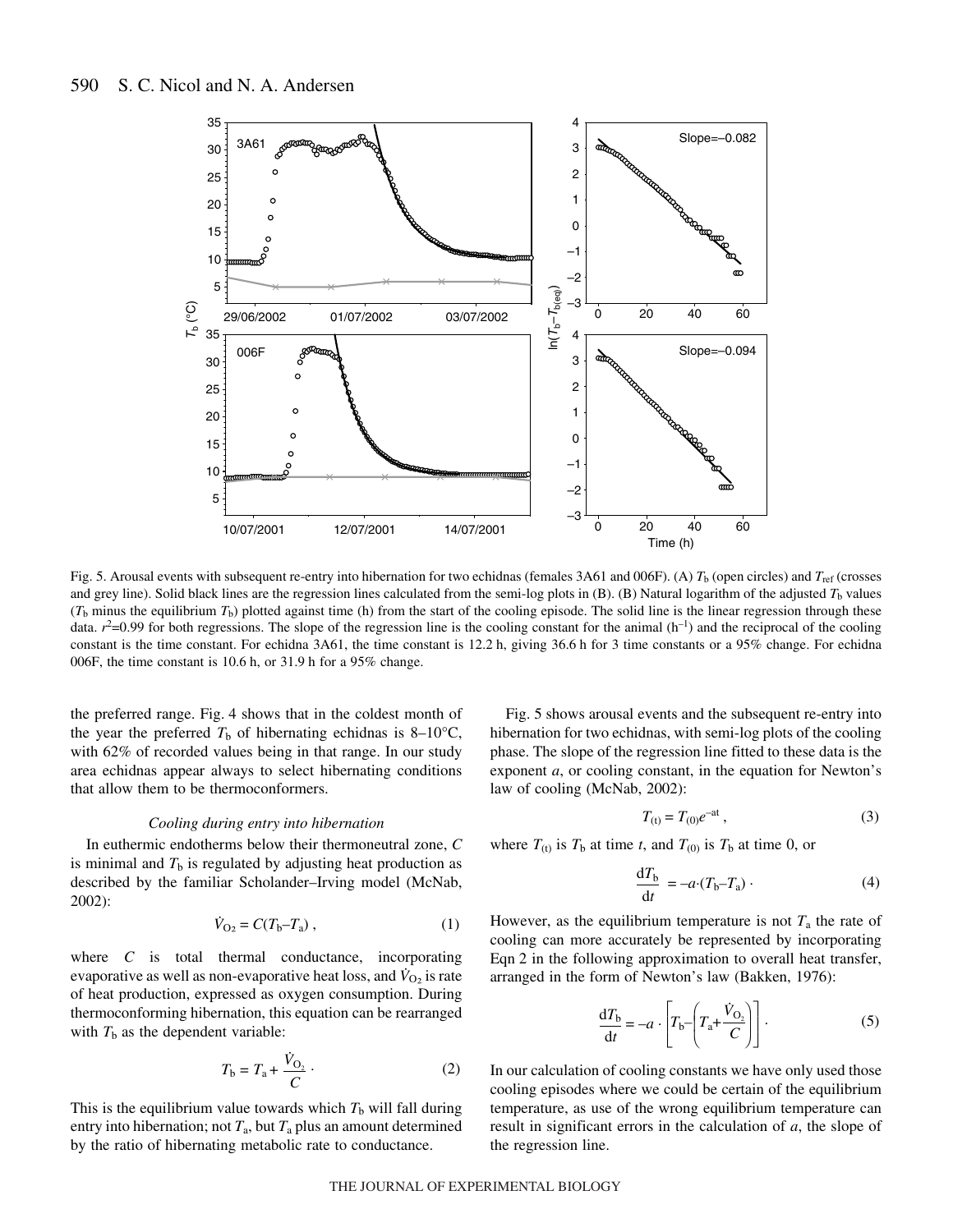The average value of *a* calculated from 28 cooling curves was  $-0.079\pm0.010$  h<sup>-1</sup>. The reciprocal of the cooling constant is the time constant, and the average time constant was 12.9 $\pm$ 1.9 h. An exponential curve falls by  $1/e$  ( $\approx$ 0.37) during one time constant, and three time constants represent a 95% response, providing a useful measure of the time required to equilibrate. The 95% response time for echidna cooling was 39±6 h (N=28). Because cooling takes several days, daily torpor with a stable torpid  $T<sub>b</sub>$  is clearly not an option for echidnas. The low rate of cooling contrasts strongly with what would be expected from an ectotherm: for an alligator of a similar mass (approx.  $4 kg$ ) the 95% cooling time in air would be about 3.25 h (Smith, 1976), demonstrating that a hibernating echidna has a very low conductance.

The cooling constant, *a*, for an animal is a function of its body mass  $(M_b)$ , specific heat  $(h)$  and its thermal conductance (*C*) (Bakken, 1976), i.e. *a*=*C*/*hM*b*.* With a body fat composition of 25–35% (Green et al., 1992), specific heat of echidna tissues would average 3.35 J  $g^{-1}$  °C<sup>-1</sup>, and the average *C* during the cooling episodes would be  $0.024 \pm 0.003$  J g<sup>-1</sup> ° h<sup>-1</sup> C<sup>-1</sup>. Assuming a heat equivalent of oxygen of 20.1 J ml<sup>-1</sup>, this can be expressed in terms of oxygen consumption as  $0.013\pm0.002$  ml O<sub>2</sub> g<sup>-1</sup> h<sup>-1</sup> °C<sup>-1</sup>, identical to the value of 0.013±0.0005 measured in cold-exposed, non-hibernating Tasmanian echidnas (McNab, 1984).

Similarly, when *C* of dormice (*Glis glis*) was calculated from cooling curves, no change was found in *C* during entry into torpor and during hibernation, and daily torpor *C* was identical to the value measured in cold exposed euthermic dormice (Wilz and Heldmaier, 2000). Our results for the echidna provide no support for the suggestion (Snyder and Nestler, 1990) that entry into torpor is facilitated by changes in *C*.

The very close fit of a Newtonian cooling curve to our data (Fig. 5), supports the comment (Lasiewski and Lasiewski, 1967) for humming birds entering torpor: "*The lowering of body temperature during entry into torpor approximates a Newtonian cooling curve, suggesting that once entry into torpor is initiated, the rate of entry is determined by physical phenomena*." Although the slope of the line, and thus the calculated *C*, will not be affected by a constant rate of heat production, it will be affected if MR varies with  $T_b$  (Bakken and Gates, 1974), but in previous laboratory experiments, we were unable to find any relationship between  $T<sub>b</sub>$  and MR in hibernating echidnas (Nicol et al., 1992). A similar independence of MR from  $T<sub>b</sub>$  has been observed in a variety of hibernating rodents during thermoconforming hibernation at low *T*<sup>b</sup> (Buck and Barnes, 2000; Heldmaier and Elvert, 2004; Heldmaier et al., 1993; Ortmann and Heldmaier, 2000). Although some small hibernators show a temperature effect on hibernating MR, particularly at high  $T<sub>b</sub>$  (Geiser, 2004), the linearity of the semi-log plots of the echidna cooling curves (Fig. 5) implies that there is no significant change in echidna heat production or conductance during the cooling period.

These results help us to understand how echidnas use hibernation. It has been well documented that echidnas do not hibernate to avoid periods of extreme cold or absolute food shortage (Grigg and Beard, 2000; Nicol and Andersen, 1996; Nicol and Andersen, 2002). Grigg and Beard (Grigg and Beard, 2000) have described echidnas as "*using cold as a resource*"; they use hibernation to conserve energy, although food is available, and conditions may be mild, when there is no necessity for them to be active. Early in the hibernation season when soil temperatures are high, echidnas will seek out cooler places to hibernate, but in the coldest months they prefer hibernacula where they can maintain  $T<sub>b</sub>$  in the range 8–10<sup>o</sup>C. Thermal buffering against excessive variation in  $T<sub>b</sub>$  may be just as important as maintaining a low  $T<sub>b</sub>$ .

## **List of abbreviations**

| a                           | cooling constant                    |
|-----------------------------|-------------------------------------|
| $\mathcal{C}_{\mathcal{C}}$ | conductance                         |
| h.                          | average specific heat of tissues    |
| $M_{h}$                     | body mass                           |
| <b>MR</b>                   | metabolic rate                      |
| $T_{\rm a}$                 | ambient temperature                 |
| $T_{\rm b}$                 | body temperature                    |
| $T_{\rm ref}$               | reference soil temperature at 20 cm |
| $\dot{V}_{\Omega}$          | rate of oxygen consumption          |
|                             |                                     |

We thank Megan Richards, Christina Vedel-Smith, Anna Reye and David Lovell for their invaluable assistance in the field, and David Lovell for his assistance with the anaesthetic procedures. Thanks to Ian Barnes-Keoghan of the Climate Services Section of the Bureau of Meteorology for his help with the meteorological data. We are grateful to the McShane family of Stockman Stud for allowing us to carry out this work on their property. Fritz Geiser provided helpful comments on the manuscript. Financial support was provided by the Australian Research Council, the University of Tasmania Internal Research Grant Scheme, and the National Geographic Committee for Research and Exploration. This work was carried out under permit from the Tasmanian Department of Primary Industries, Water & Environment, and the University of Tasmania Animal Ethics Committee, and complies with the Tasmanian Animal Welfare Act (1993) and the Australian Code of Practice for the Care and Use of Animals for Scientific Purposes (2004).

## **References**

- **Bakken, G. S.** (1976). An improved method for determining thermal conductance and equilibrium body temperature with cooling curve experiments. *J. Therm. Biol.* **1**, 169-175.
- **Bakken, G. S. and Gates, D. M.** (1974). Heat loss from a Newtonian animal. *J. Theor. Biol.* **45**, 283-292.
- **Buck, C. L. and Barnes, B. M.** (2000). Effects of ambient temperature on metabolic rate, respiratory quotient, and torpor in an arctic hibernator. *Am. J. Physiol.* **279**, R255-R262.
- **Geiser, F.** (2004). Metabolic rate and body temperature reduction during hibernation and daily torpor. *Annu. Rev. Physiol.* **66**, 239-274.
- **Green, B., Griffiths, M. and Newgrain, K.** (1992). Seasonal patterns in water, sodium and energy turnover in free- living echidnas, *Tachyglossus aculeatus* (Mammalia, Monotremata). *J. Zool.* **227**, 351-365.
- **Grigg, G. and Beard, L.** (2000). Hibernation by echidnas in mild climates: hints about the evolution of endothermy? In *Life in the Cold: Eleventh*